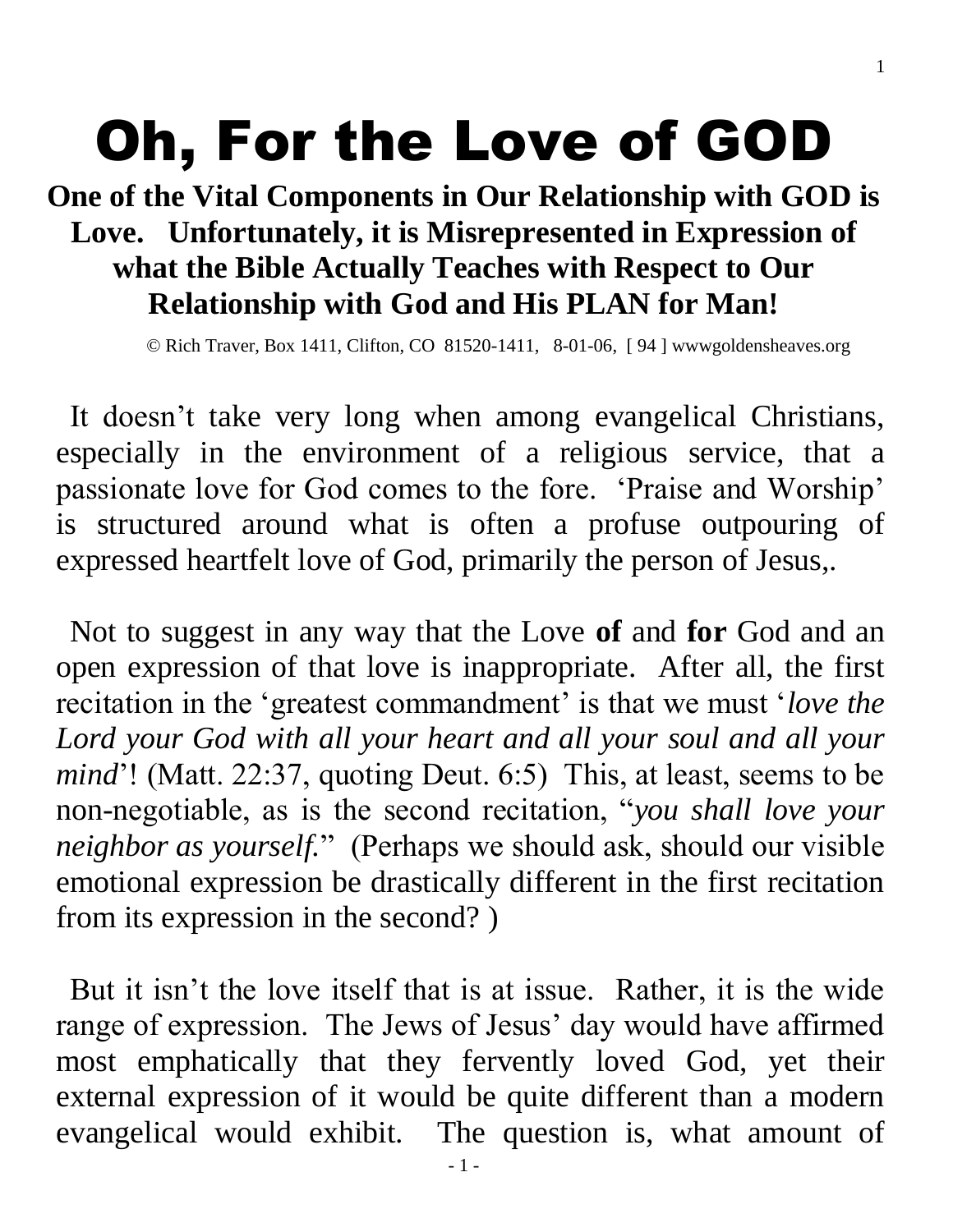visible expression ought we to demonstrate? Is there a minimum? Is there an 'upset boundary' after which it becomes 'too much'?

### **The Onlookers**

Then there's the question about witnesses. If some in audience are turned off by what they regard as too much expression, should we defer to their sensitivities? (There's 'political correctness' after all!) Secularists and atheists often see only peoples' emotional expressions, and regard their faith to have little more to it than that. Are there situations where the profusion of expression would be better if lessened and substantive dialog increased? In other words, can there be such a thing as religion that's **too** emotional and **in**sufficiently informational? Can 'faith's expression' be over-demonstrated while undersubstantiated? This is often another 'dividing line' between religious organizations, as if Christianity didn't have enough division without this one also.

## **The Professionals**

Then out in front we have the professional expressionists, who are most spectacular with their stage performances, but who turn the switch off as soon as the cameras are turned-off and the crowds dissipate. Who doesn't recall seeing the broadcast of the world-famous charismatic TV evangelist's tearful repentance after having been 'de-frocked' for frequenting brothels, only to learn later that after being 'forgiven' by his peers, his habit continued. Such examples cast a long malodorous shadow over sincere people.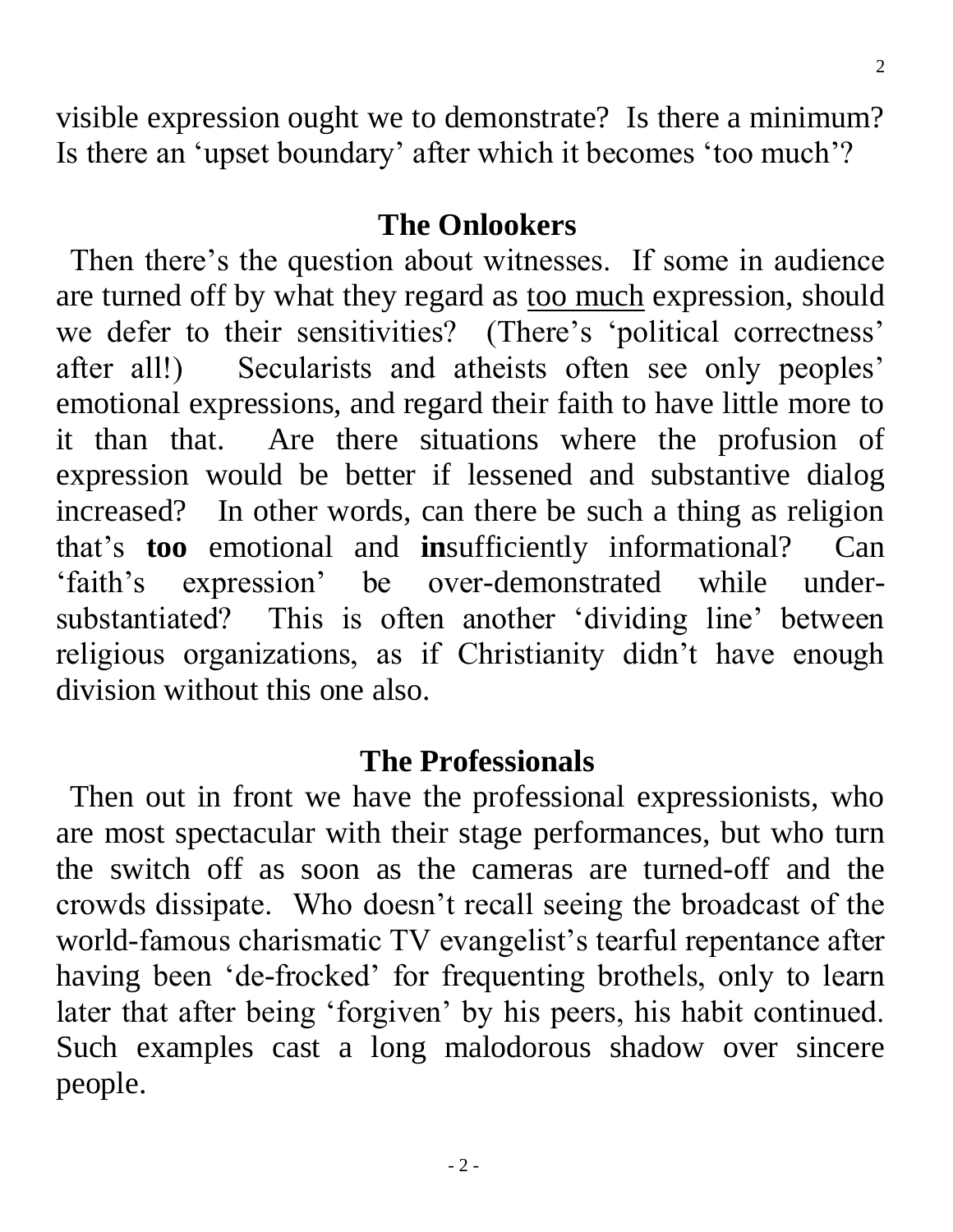#### **What's The Source?**

This brings us to another question. Where does the emotional expression come from? Is it **put** within us, or is it something we add into the picture from within ourselves? How should it be? Then, are those who are the most expressive the most converted?

#### **What is Required?**

Basically, what does God want of us in this regard? Is there an expression of love that is appropriate, even required, and is there any expression that's less appropriate? Is there anything a person might fail to do that would negate his expression, making it immaterial? Is God bound to accept all love and praise expression presented, or are there basic pre-conditions for acceptance? Would Cain's offering experience provide a useful clue?

Are there proscribed components in our expression of our love that are essential? After all, not everyone is as expressive or as outwardly emotional as others. Does that render their love inferior to the more expressive worshippers? We should know. This really is **not** a hard question to answer.

The New Testament says much about love, even the love of God. In addition to the quote above in the second paragraph about loving God and also our neighbor, we have the one whom Jesus loved personally quoted as making specific statements in this regard. In fact, He makes love a pre-condition to acceptable worship. Here also, not only love toward God, but toward neighbor as well. 1<sup>st</sup> John 4:20-21 makes the case well: "If a man *say, I love God, and hateth his brother, he is a liar: for he that*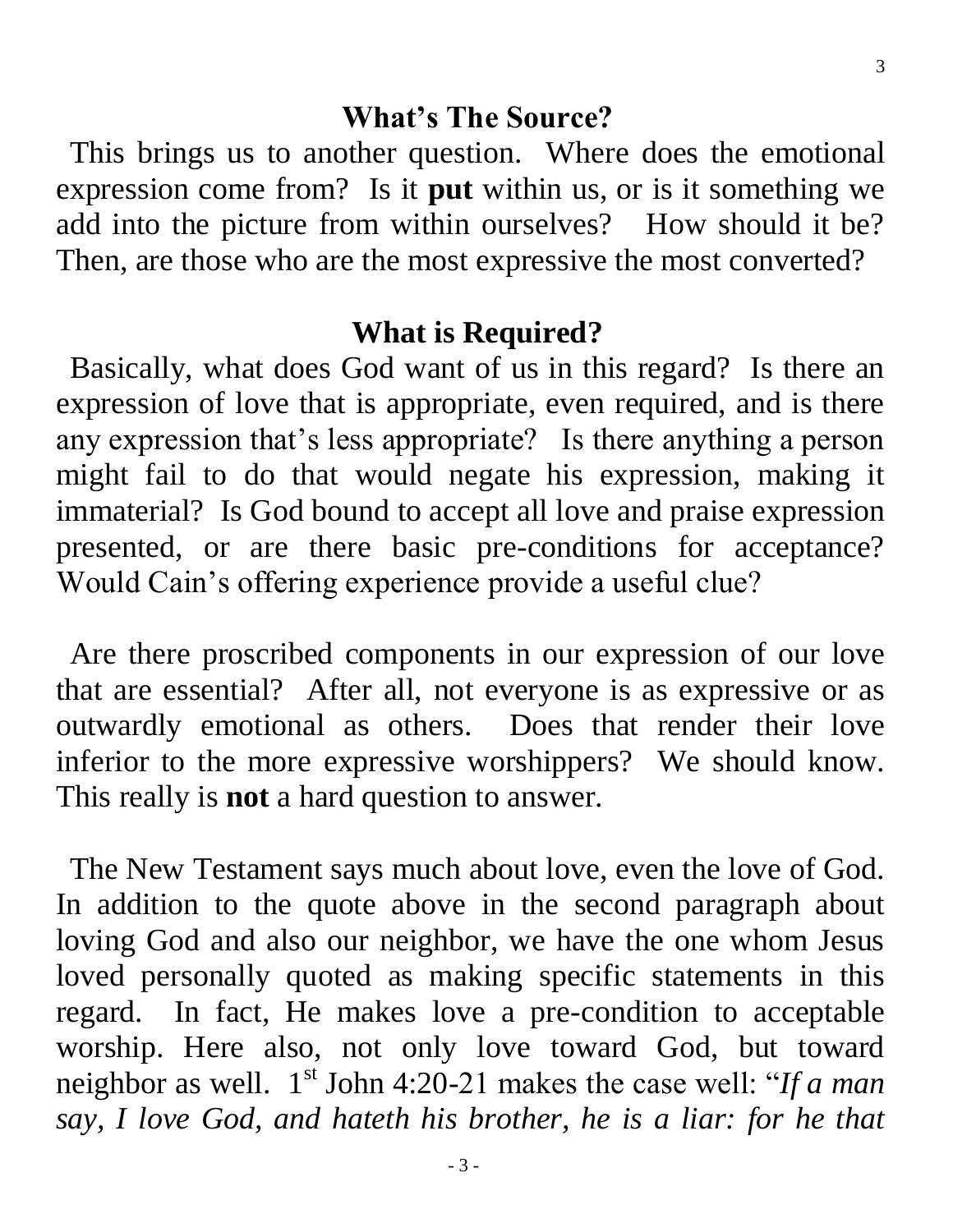*loveth not his brother whom he hath seen, how can he love God whom he hath not seen? And this commandment have we from him, That he who loveth God love his brother also."* From this we can detect a quality in the kind of love that God requires. One in which it is demonstrated widely, not just toward God to the exclusion of fellow man! Also, the point that it's possible to think we love God when in fact we don't even know Him. How often does this happen?

### **If You Love ME…**

Jesus said, "*If you love me, keep my commandments.*" That leaves a major portion of His modern day followers scrambling to identify a set of commandments attributable to Him that they're willing to keep. In MANY cases, NOT the Ten Commandments, as those are 'Old Testament'! So, already there's a considerable 'problem'. A prime condition of love toward Jesus is a subject embroiled in controversy right in the thick of the 'Grace versus Law' issue!

# **I Never Knew You…**

Jesus posed an insightful rhetorical question when he observed a common situation in His day. He said, "*And why call ye me, Lord, Lord, and do not the things which I say*? (Luke 6:46) He continues: "*Not every one that saith unto me, Lord, Lord, shall enter into the kingdom of heaven; but he that doeth the will of my Father which is in heaven. Many will say to me in that day, Lord, Lord, have we not prophesied in thy name? And in thy name have cast out devils? And in thy name done many wonderful works? And then will I profess unto them, I never knew you: depart from*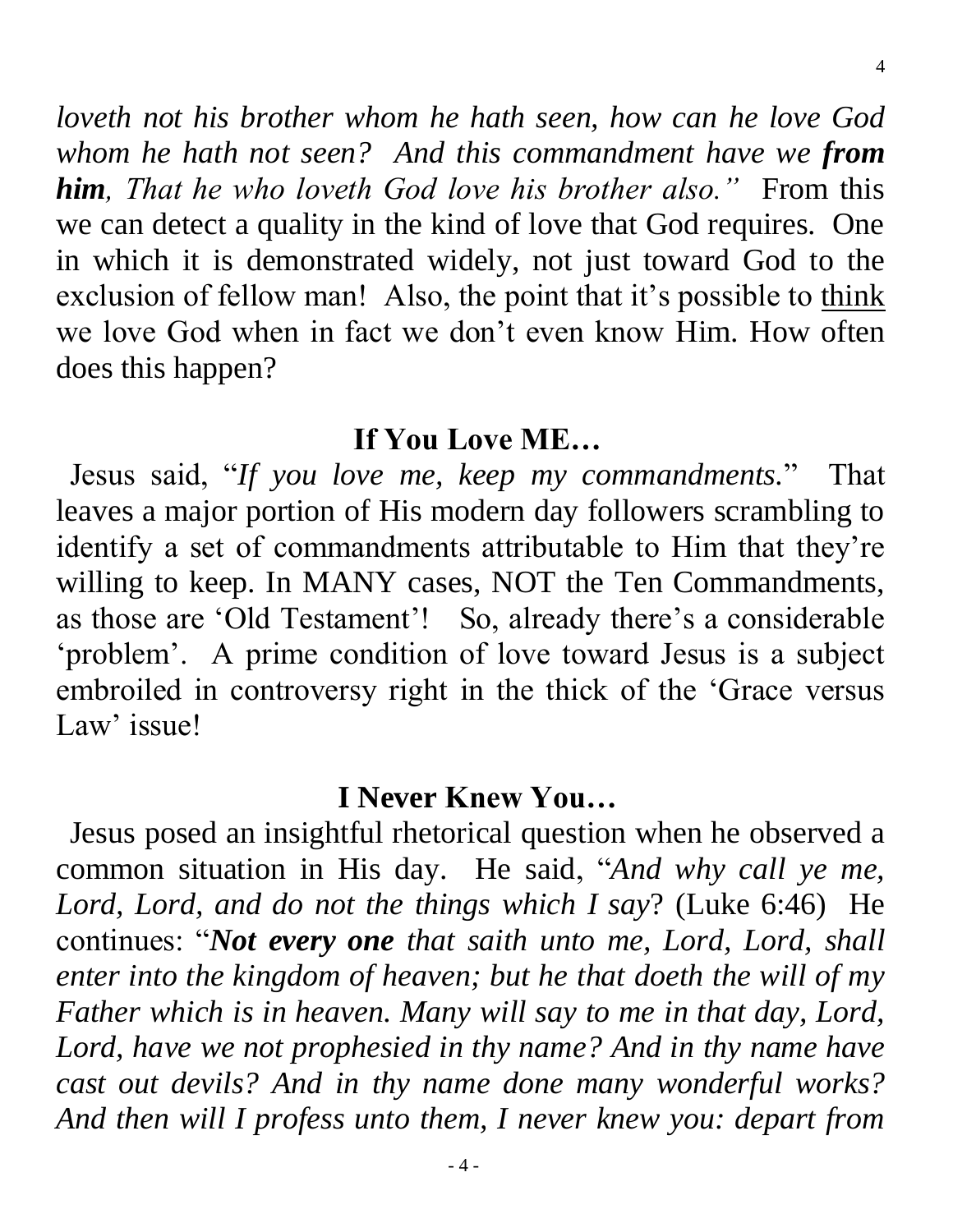*me, ye that work iniquity."* (Matt. 7:21-23) This disturbing affirmation speaks volumes! That an obedient response is an essential to personal acceptability. Here we see actively religious people who 'worship' the Lord, doing all kinds of commendable things, but those things don't count for much, being largely 'disobedient' despite what they do being done 'in the name of the Lord'! Obedience is not such a minor issue! Our own personal conduct path, no matter how 'devout', can be a trap. Cain learned that lesson, and in him it provoked murderous rage against His true servant.

## **But What About Obedience?**

Then, there's a whole orthodoxy in evangelicalism, adamant that no 'deeds' at all *should* be practiced. They see that as just '*works*', an affront against the grace of God! A quote from a booklet by the Berean Call says: "*The gospel is all about what Christ has done. It says nothing about what Christ must yet do, because the work of our redemption is finished…To combat 'the gospel of the grace of God', the great deceiver has many false gospels, but they all have two subtle rejections of grace in common: ritual and/or self-effort…Ritual makes redemption an ongoing process…and self-effort gives man a part to play in earning his salvation."* 

In contrast to that, in Philippians 2:12, Paul said, "*Wherefore, my beloved, as ye have always obeyed, not as in my presence only, but now much more in my absence, work out your own salvation with fear and trembling."* Hardly expressing a view that their salvation is a foregone conclusion from the first moment. And Ephesians 2:10, *"We are His workmanship, created in Christ*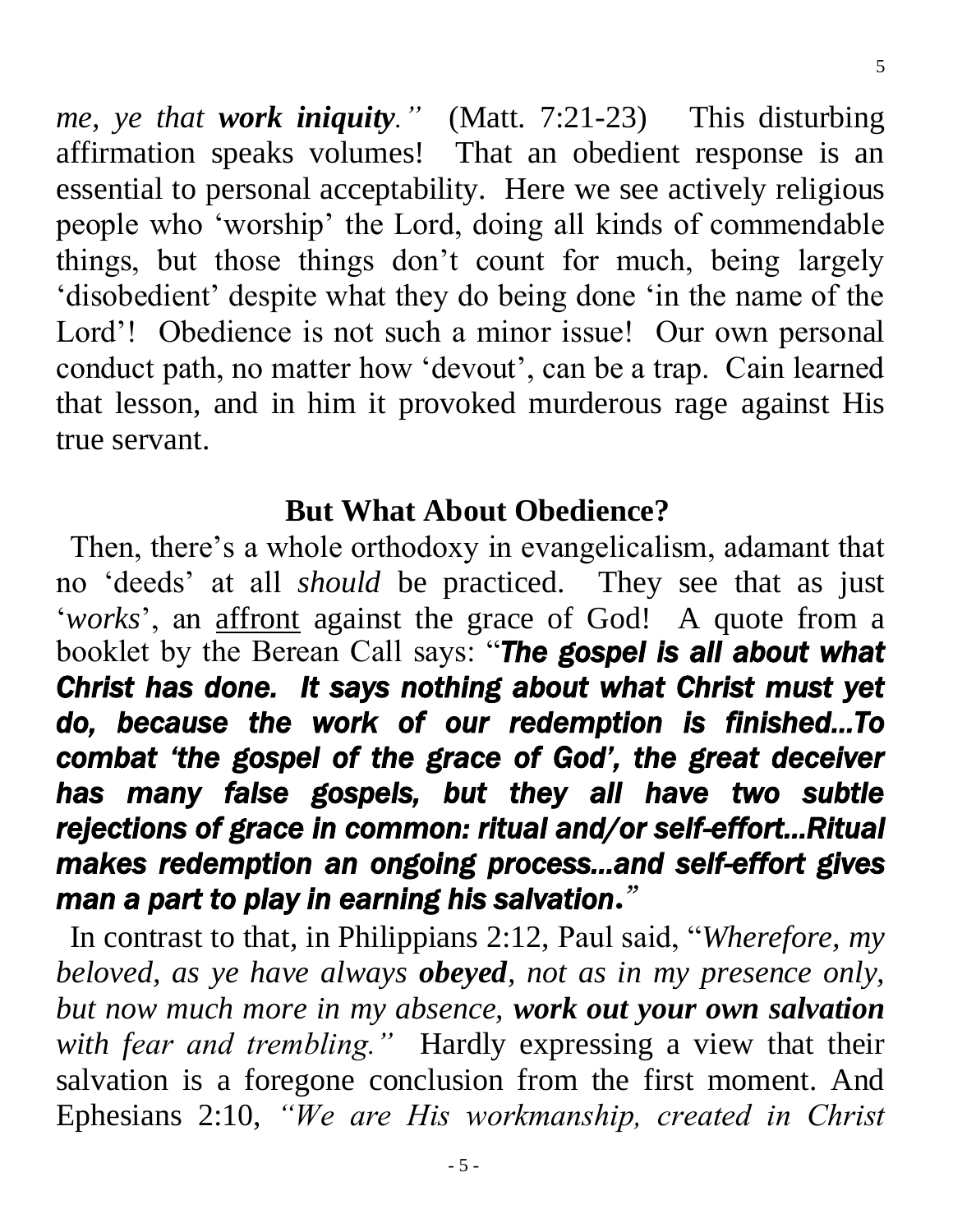*Jesus unto good works which He has before ordained that we should walk in them."* Not the all-time favorite verse of evangelicals!

## **In Spirit and in Truth**

Another statement relevant to this matter is that as components of worship, we must incorporate two essential elements. "*God is a Spirit: and they that worship him must worship him in spirit and in truth*" (John 4:24). This suggests rather pointedly that incorporating doctrinal views or practices that are not true or which violate the spirit of the law, or which frustrate the leading of the Holy Spirit can contaminate worship. What if ones' theology was infused with pagan concepts? What if Biblically ordained practices were to be repudiated and non-biblical customs embraced. Are we to believe that it makes little difference? What if Christian worshippers were to insist that Jesus was born on a day that He wasn't born on? And then, what if that date was found to be the 'birth date' of "Sol Invinctus'? What if the day considered to be Jesus' resurrection day were to be re-named after a female pagan goddess, does that fall within the auspices of *spirit* and of *truth*?

## **A Mongrelized Doctrine**

In the doctrinal area, if elements of paganism or Gnosticism had been blended into official teaching, would complicity with that persuasion diminish the acceptability of one's expression? If a worshipper didn't bother to *"…study to show himself approved unto God*", as 1<sup>st</sup> Timothy admonishes, would his worship be just as acceptable as the student who did? If a worshipper was aware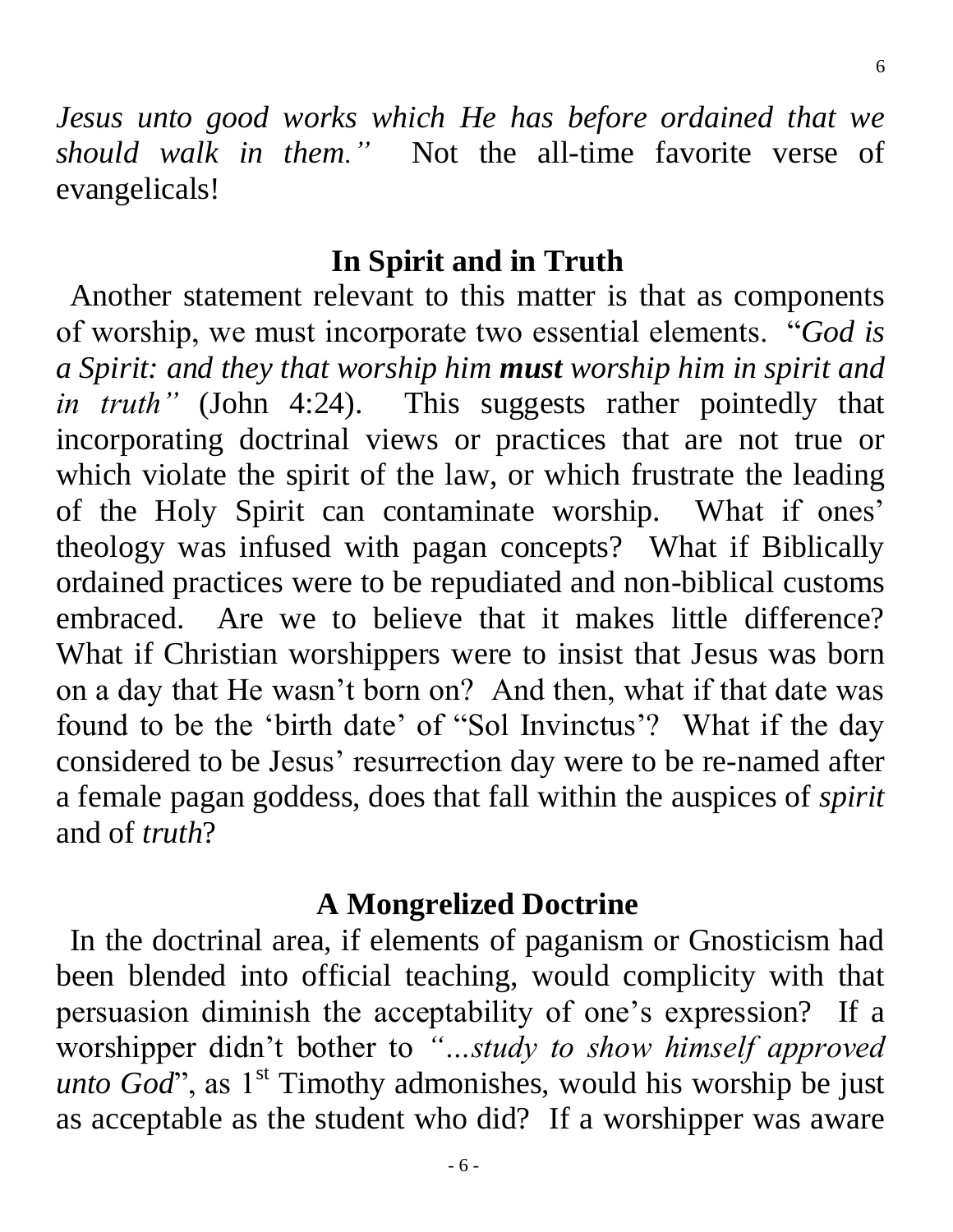7

of doctrinal discrepancies in a particular denomination's belief system and disregarded it, preferring instead their 'worshipful environment', would that matter at all? What if he were to grow only to a certain level and then stop growing in grace and knowledge, would his worship be just as acceptable as the person who did continue growing?

## **Milk Fed Congregations**

In  $1<sup>st</sup>$  Corinthians 3:1-2 Paul lamented the obvious lack of spiritual growth of that congregation. *"And I, brethren, could not speak unto you as unto spiritual, but as unto carnal, even as unto babes in Christ. I have fed you with milk, and not with meat: for hitherto ye were not able to bear it, neither yet now are ye able."*  He saw this condition as not only lamentable, but the source of other spiritual problems, as described in his following chapters. How many charismatic worship environments are structured around meat rather than just milk, and diluted milk at that, often as not?

We live in an age in which professing Christians are less educated in the fundamental truths of the Bible than at any time in history. Should the mass audiences of the popular charismatic ministries **ever** become exposed to a Biblical Scholar who laid out before them the important matters of substance, the clear fundamentals of the New Testament, we'd see the demise of those audiences in short order! It isn't what they're there for, it isn't what they want!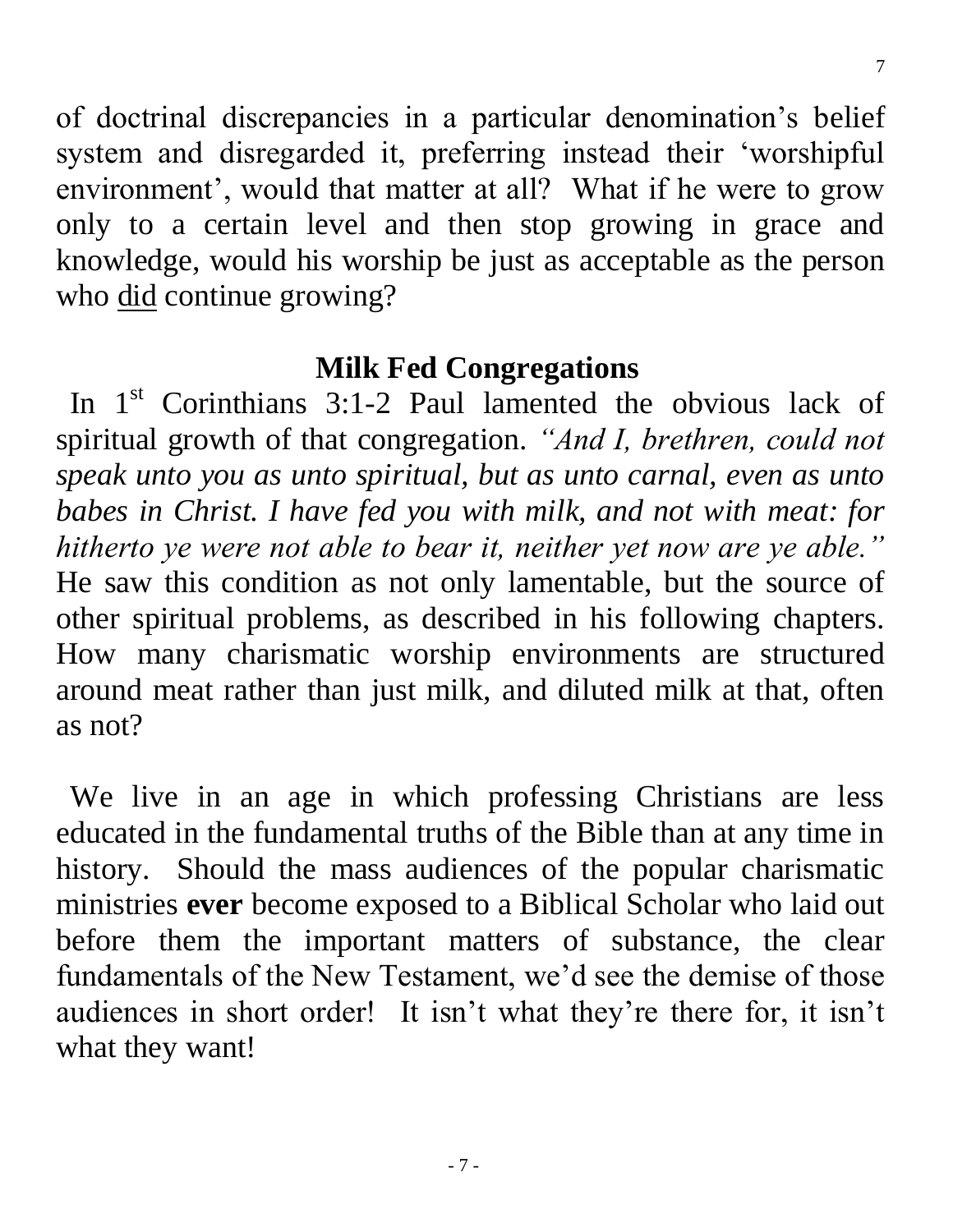#### **The Co-dependency of Spirit and Truth**

The 'love of God' and the 'love of the Truth' have been severed and made exclusive of one another in modern times, though Jesus showed them to be co-dependent! "…*they that worship (God) must worship him in spirit and in truth.*" Being 'in the Spirit' does not inspire or lead us toward truth rejection! God's Spirit would not lead toward error, nor can it work fully in its environment.

#### **The Love of God**

Hearing the expression 'the love of God', we're more inclined to visualize that phrase as referring to our love toward Him. But there's another quality to this that we ought to be careful to notice. The kind of love that the Bible refers to is that which He instills within us that we would otherwise be unable to genuinely express. "*And hope makes not ashamed; because the love of God is shed abroad in our hearts by the Holy Ghost which is given unto us*." (Romans 5:5) Here, the love of God is receptive, imparted by the Holy Spirit. "*Now I beseech you, brethren, for the Lord Jesus Christ's sake, and for the love of the Spirit, that ye strive together with me in your prayers to God for me;* " (Romans 15:30) This isn't love directed toward the Spirit, but that which is imparted **by** it, in this case toward Paul's need.

#### **The Perfected Love of God**

The Love of God is something that over time becomes more matured. The uncomfortable thing for some is that they prefer to define love their own way and express what wells up from within themselves while dismissing important elements. "*But whoso*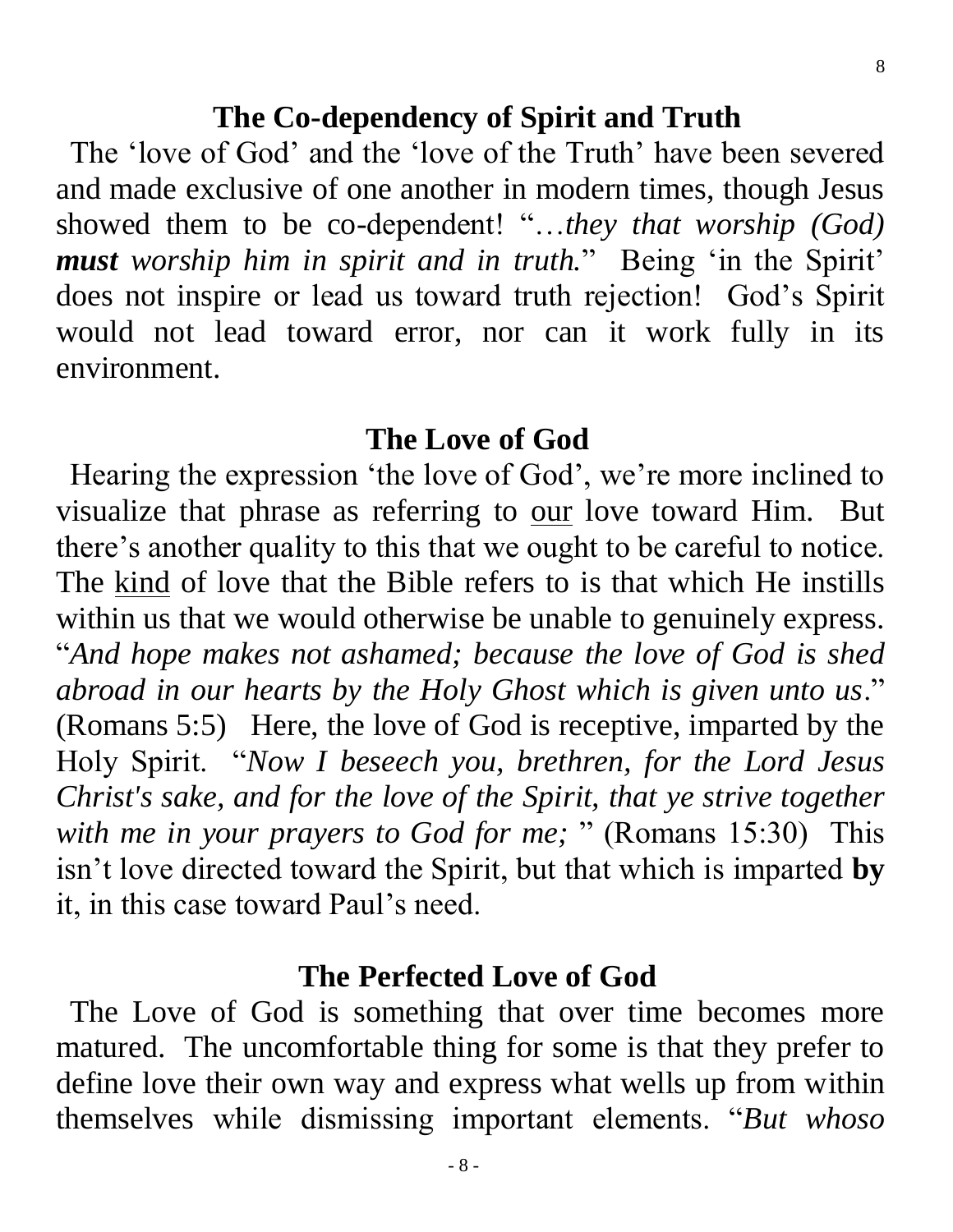*keepeth his word, in him verily is the love of God perfected: hereby know we that we are in him*" (1<sup>st</sup> John 2:5). Jesus discerned an attitude among God-worshippers of His day: "*But I know you, that ye have not the love of God in you*." (John 5:42) "*As the Father hath loved me, so have I loved you: continue ye in my love. If ye keep my commandments, ye shall abide in my love; even as I have kept my Father's commandments, and abide in His love*" (John 15:9-10). Love is perfected by keeping something! There is an aura of love which extends out from the Father and from the Son in which we and He abides. This love is from God, not toward Him! We can swoon with heartfelt emotion toward God, and yet be 'outside' of His love, if we don't commit ourselves to following His obedient example, as defined by His Law!

9

John the Apostle in  $1<sup>st</sup>$  John 2:6–7 has more to say on this theme: "*He that saith he abideth in him ought himself also so to walk, even as he walked. Brethren, I write no new commandment unto you, but an old commandment which ye had from the beginning. The old commandment is the word which ye have heard from the beginning.*" The way He walked was in keeping with the Father's Words and Commandments!

#### **What Not To Love**

1<sup>st</sup> John 2:15 is particularly disturbing when we consider what it's actually saying. "*Love not the world, neither the things that are in the world. If any man love the world, the love of the Father is not in him."* Here, the love of the Father clearly is not ours toward Him, but His toward US! If we 'love the world', we are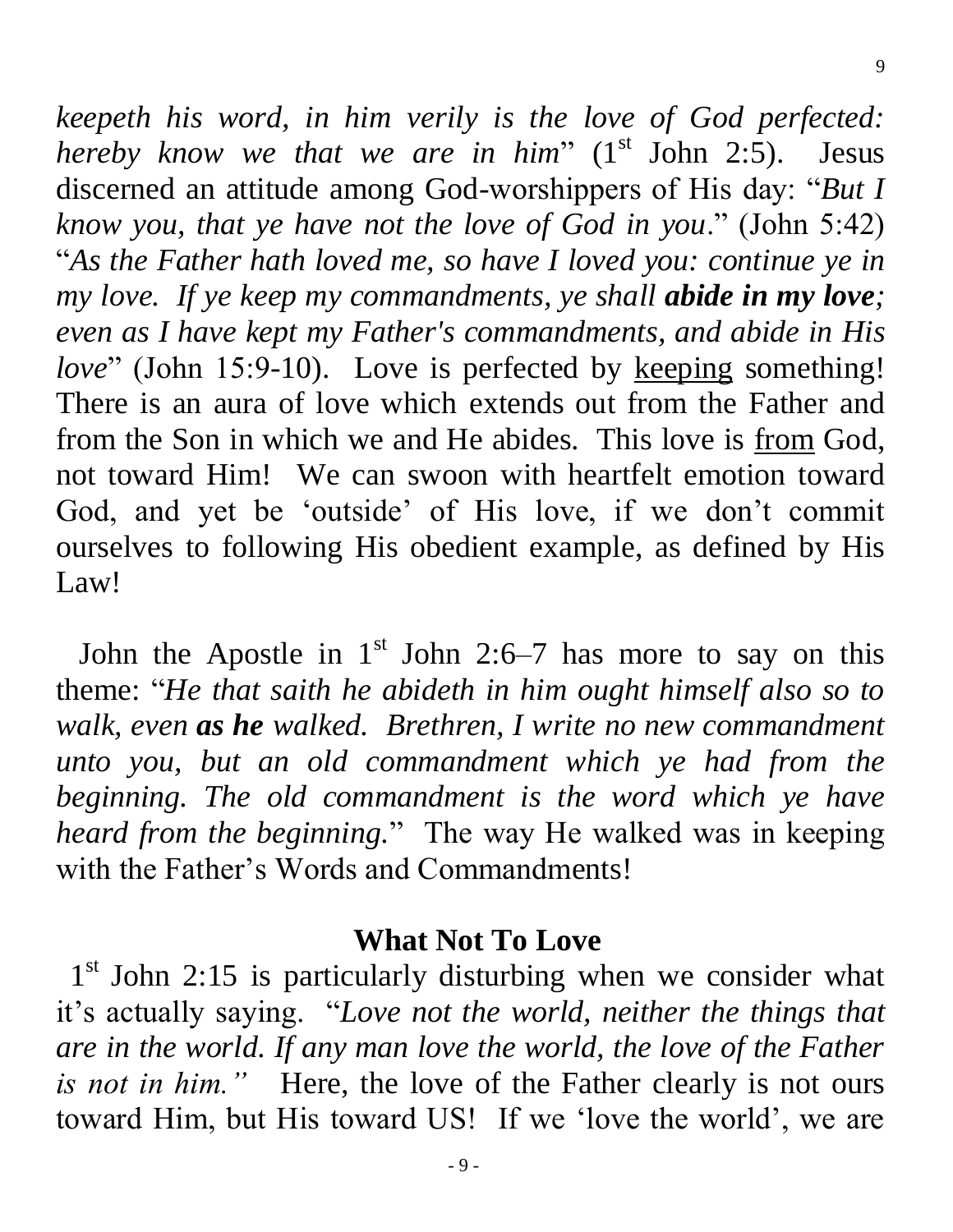not in receipt of that love which emanates out from Him, and our affection for the world, which He does not have or generate, is clear evidence of that!

*"But whoso hath this world's good, and seeth his brother have need, and shutteth up his bowels of compassion from him, how dwelleth the love of God in him?*  $(1<sup>st</sup>$  John 3:17) This also, in the way it's worded, cannot be referring to our love for God, but rather, the 'love' component in ourselves that is FROM God. 1st John 4:7, 12 & 17 affirms the same: "*Beloved, let us love one another: for love is of God; and every one that loveth is born of*  God, and knoweth God...If we love one another, God dwelleth in *us, and his love is perfected in us. Herein is our love made perfect, that we may have boldness in the Day of Judgment: because as he is, so are we in this world."* Do you see where Godly love comes from?

## **A Difficult Point to Miss!**

For those who need specific definition,  $1<sup>st</sup>$  John 5:3 provides it! "*For this is the love of God, that we keep his commandments: and his commandments are not grievous."…"And this is love, that we walk after his commandments. This is the commandment, That, as ye have heard from the beginning, ye should walk in it.*   $(2<sup>nd</sup> John:6)$  Love defined! The kind of love that matters to God! This isn't the kind emphasized most of the time!

To sever love from its proper expression, to sever love from its proper source, to sever love from its proper definition, places selfgenerated love that we might otherwise present into the category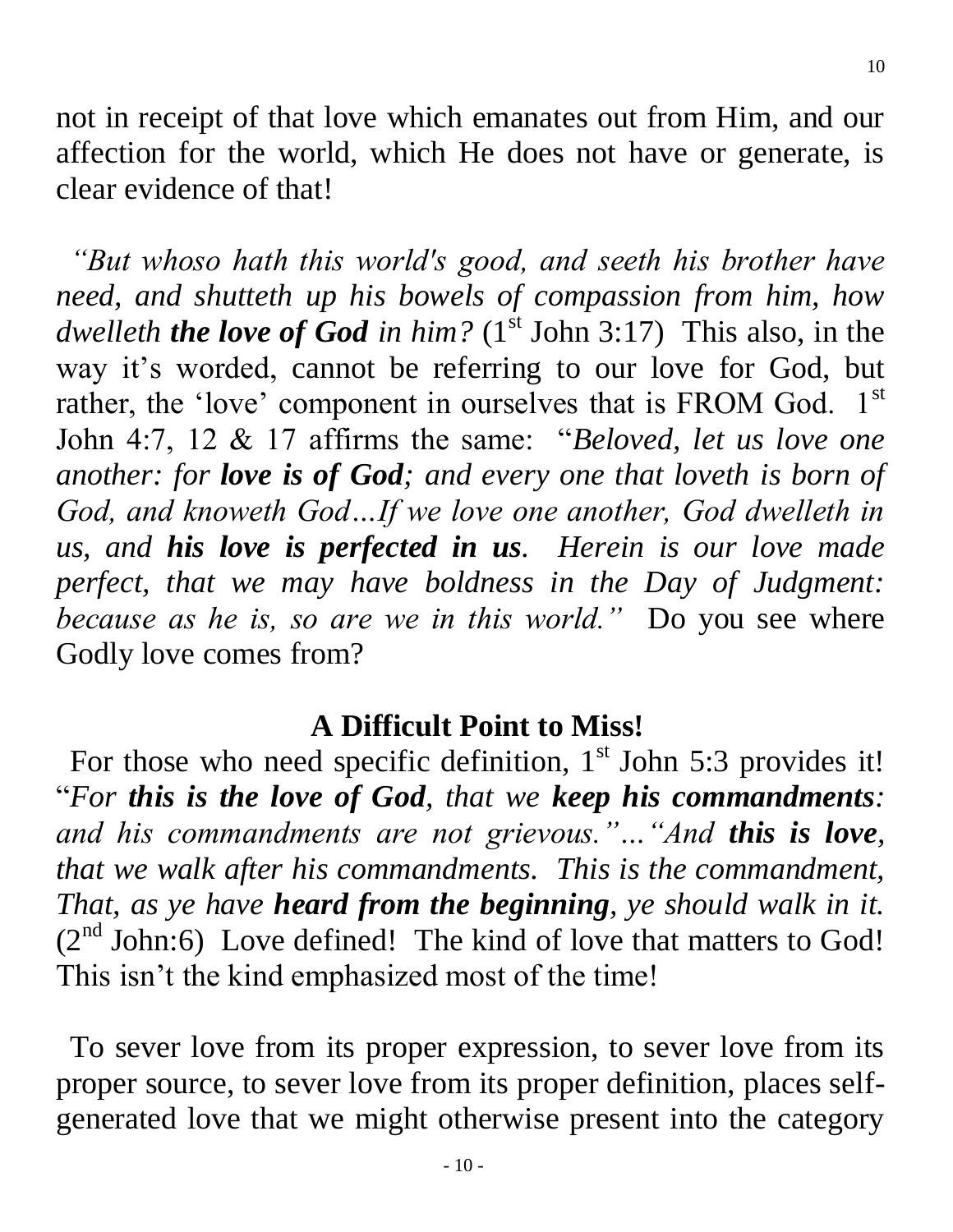of Cain's offering. It's not wrong to have emotion toward God, so long as the other practical elements are present: A heart willing to obey His Commandments, an equal expression toward our fellow man, and a heart in receipt of that love-enhancement that comes from Him. HIS love working within us!

#### **Useless Love**

It isn't well published, nor would it be well received in all places, but it is possible to express profuse love toward God and the person of Jesus and have it **not** be received! The old song says 'love is a many-splendored thing'. As any lover knows, the love received can sometimes be more to serve the interests of the 'giver' though supposedly expressed toward the other. The Love of God 'is a many-factored thing'. It requires certain component factors be present for it to become fully acceptable to God. He does not 'receive' it from a worshipper who by his lifestyle is willfully disobedient. Who does not and will not demonstrate love toward his neighbor. Who will not keep all His commandments. Who is so in love with himself and 'his own world' that God cannot place His love within him. Who's so wrapped-up in self-absorbed worship expression that the Truth into which the Spirit continues to lead us becomes excluded.

## **If I Have Not Charity**

First Corinthians 13 is a comprehensive lesson in charity (love). "*Charity suffers long, and is kind; charity envies not; charity vaunts not itself, is not puffed up, Does not behave itself unseemly, seeks not her own, is not easily provoked, thinks no evil; Rejoices not in iniquity, but rejoices in the truth; Bears all*